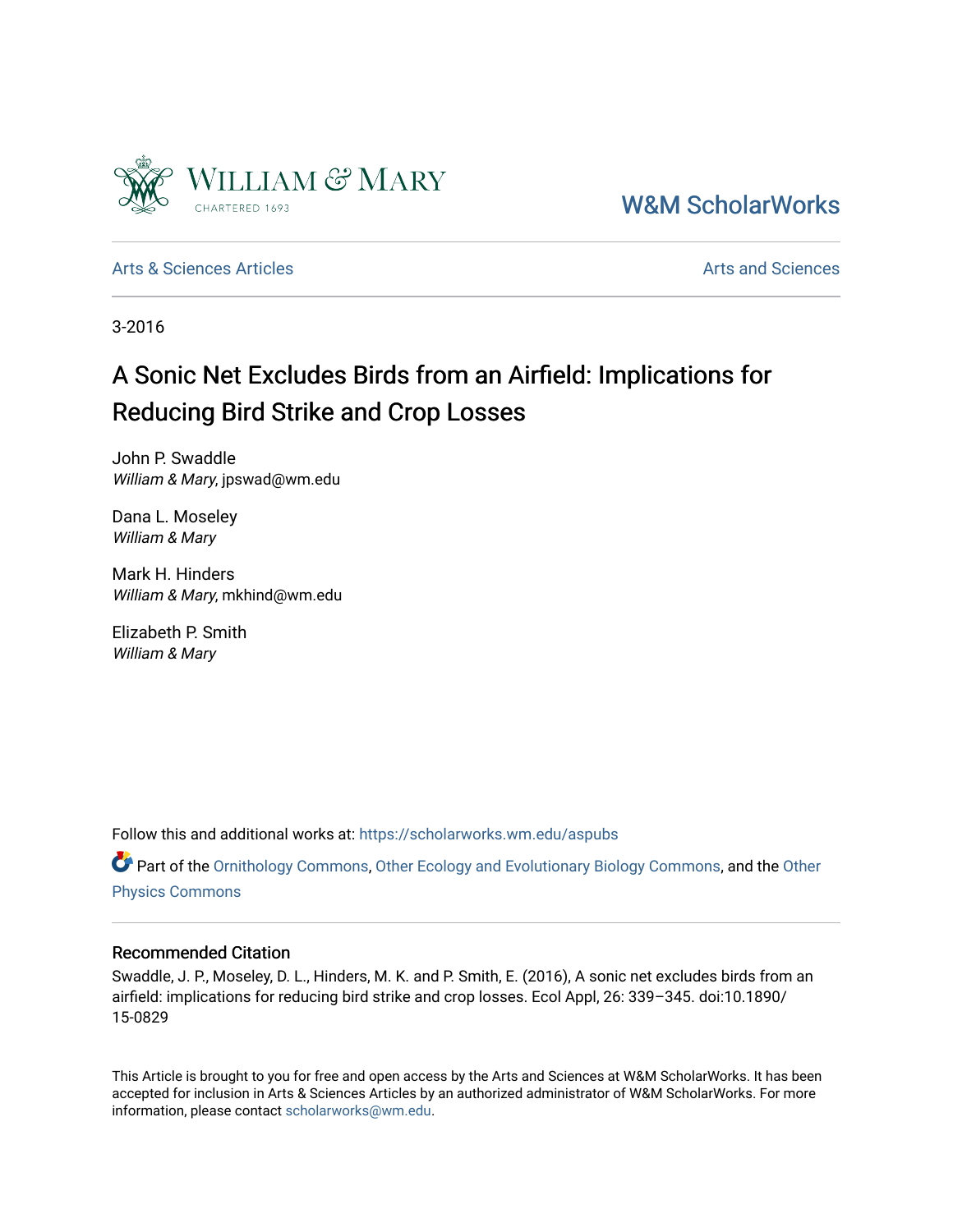# *Communications*

*Ecological Applications*, 26(2), 2016, pp. 339–345 © 2016 by the Ecological Society of America

## A sonic net excludes birds from an airfield: implications for reducing bird strike and crop losses

John P. Swaddle, <sup>1,3</sup> Dana L. Moseley, <sup>1</sup> Mark K. Hinders, <sup>2</sup> and Elizabeth P. Smith <sup>1</sup>

<sup>1</sup>Institute for Integrative Bird Behavior Studies, College of William and Mary, Williamsburg, Virginia 23187-8795 USA<br><sup>2</sup>Department of Applied Science, College of William and Mary, Williamsburg, Virginia 23187-8795 USA

*Abstract*. Collisions between birds and aircraft cause billions of dollars of damages annually to civil, commercial, and military aviation. Yet technology to reduce bird strike is not generally effective, especially over longer time periods. Previous information from our lab indicated that filling an area with acoustic noise, which masks important communication channels for birds, can displace European Starlings (*Sturnus vulgaris*) from food sources. Here we deployed a spatially controlled noise (termed a "sonic net"), designed to overlap with the frequency range of bird vocalizations, at an airfield. By conducting point counts, we monitored the presence of birds for four weeks before deployment of our sonic net, and for four weeks during deployment. We found an 82% reduction in bird presence in the sonic net area compared with change in the reference areas. This effect was as strong in the fourth week of exposure as in the first week. We also calculated the potential costs avoided resulting from this exclusion. We propose that spatially controlled acoustic manipulations that mask auditory communication for birds may be an effective long term and fairly benign way of excluding problem birds from areas of socioeconomic importance, such as airfields, agricultural sites, and commercial properties.

*Key words: acoustic deterrent; acoustics; airport; bird strike; communication; European Starling* (Sturnus vulgaris); *noise pollution; predation risk; sensory ecology.*

#### **INTRODUCTION**

Collisions between birds and aircraft have serious negative impacts for birds and humans. Wildlife strikes may cost the United States civil aviation industry as much as \$937 million (all dollar amounts shown in US\$) annually and have caused 255 fatalities worldwide from 1988–2013 (Richardson and West 2000, Cleary et al. 2006, Thorpe 2012, Dolbeer et al. 2014). As air travel increases (Dolbeer 2013) in tandem with growing populations of birds in airport environments, there is a pressing need for developing measures to protect against bird strikes (Cleary and Dolbeer 2005, Lambertucci et al. 2015). The majority of these strikes occur at the level of the airfield, primarily during take-off and landing, which points to the airfield as a key location to be targeted by preventative measures (Dolbeer 2006).

Techniques to deter birds from airports include shooting, poisoning, live-capture and relocation, and

Manuscript received 8 May 2015; revised 18 September 2015; accepted 6 October 2015. Corresponding Editor: J. M. Marzluff.  ${}^{3}E$ -mail: [jpswad@wm.edu](mailto:jpswad@wm.edu)

the use of scare-technologies (Seamans et al. 2013). Capture and fatal methods are expensive and labor intensive and, thus, have not been considered sustainable methods of deterring birds (DeVault et al. 2013). Most technologies used to scare birds have not been successful at consistently keeping birds away because species tend to habituate to devices, such as propanepowered cannons, that produce loud noises (Washburn et al. 2006, Belant and Martin 2011). Similarly, it has been proposed that birds quickly learn that playback of predator vocalizations, or conspecific alarm or distress calls, do not pose a real threat if there is no negative reinforcement paired with the stimuli (Baxter and Allan 2008, Cook et al. 2008).

From the perspective of avian conservation, collisions with aircraft can pose a threat to migratory and resident birds. This threat is increasing because airports are often surrounded by habitat that attracts and supports birds, such as wetlands and open fields, and the availability of such suitable habitat is generally declining, thus potentially concentrating bird populations to the available habitat in and near airports (DeVault et al. 2013). Substantially changing the habitat around airports to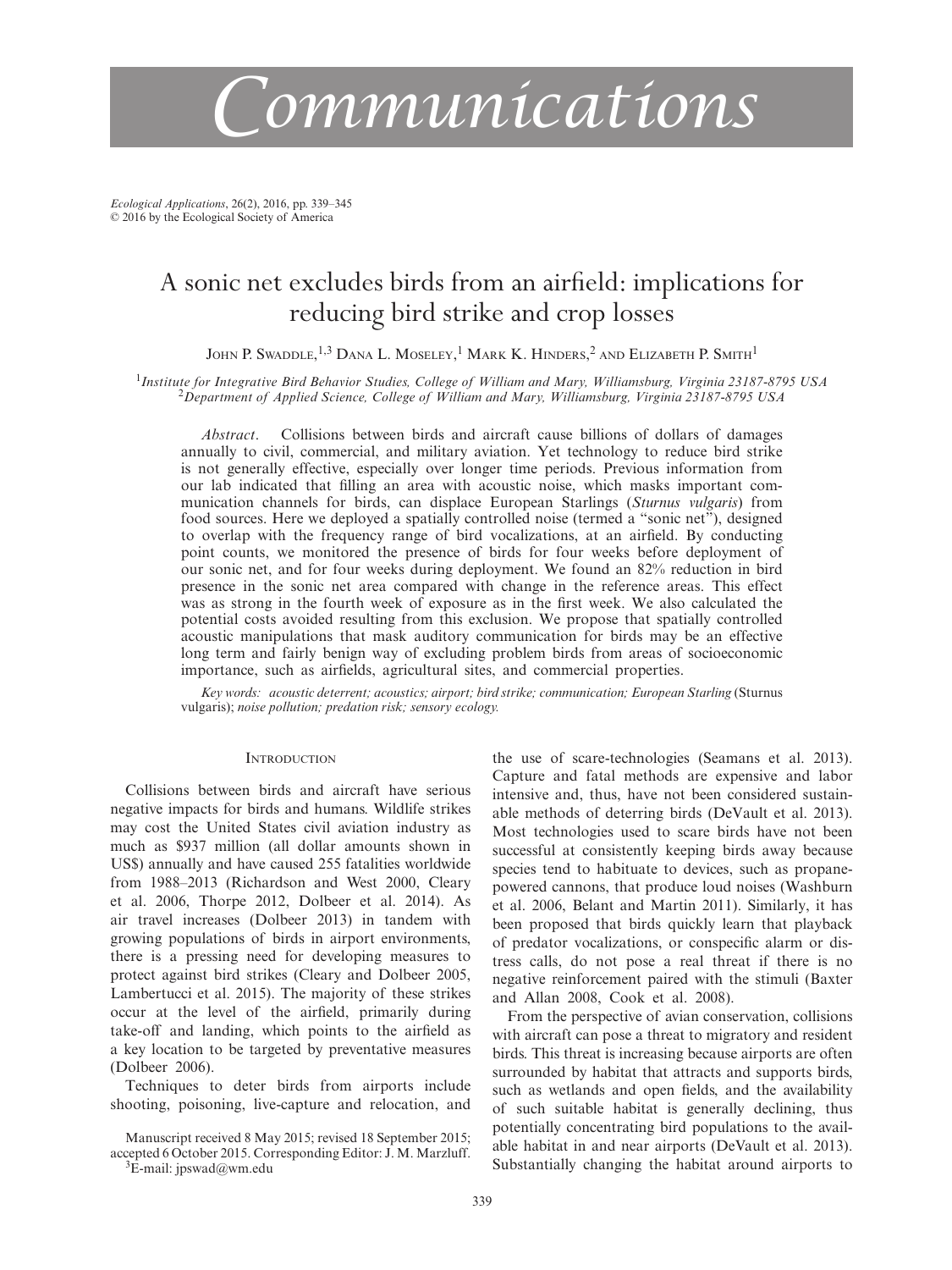support fewer birds would have significant environmental and economic costs and, thus, may not be a sustainable solution to limiting bird strike (Blackwell et al. 2009, 2013). Ideally, efforts to minimize the risk of bird strikes would also benefit bird species.

Birds' ability to habituate to current nonlethal tactics of biosonic playback (alarm, distress, predators' calls) demonstrates the need for the development of other techniques that birds are less likely to ignore. Though visual animals, most birds employ acoustic communication to determine many aspects of their ecology, including foraging, social structure, territoriality, and mating (Marler and Slabbekoorn 2004). Notably, humangenerated noise, such as traffic noise or noise from machinery, results in the displacement of some bird species from localities, especially when birds' communication overlaps in frequency range with the anthropogenic noise (Francis et al. 2009, 2011, Goodwin and Shriver 2011). Additionally, environmental noise appears to decrease the fitness of many avian species (Klump 1996, Barber et al. 2010, Kight et al. 2012) and some bird species appear to select habitat to maximize transmission and reception of acoustic signals (Wiley and Richards 1982, Wiley 2006).

By integrating knowledge of previous research assessing the effects of human-generated noise on birds (Kight and Swaddle 2011, Francis and Barber 2013) and of birds' sensory ecology, we hypothesized that deliberately introduced noise, which overlaps with the frequency range of avian communication, could be used to deter birds from airports and other socioeconomically important areas (Mahjoub et al. 2015). We used a sports stadium directional speaker to broadcast pink noise from 2 to 10 kHz (which we term a "sonic net"), thus overlapping largely with the acoustic space in which most birds vocalize (Marler and Slabbekoorn 2004), over an airfield site and monitored changes in avian abundance and species richness for four weeks. These changes were compared to four weeks of prenoise baseline observations, and point counts from two neighboring reference areas that did not receive the noise treatment.

Previously our group explored the efficacy of the same type of sound to deter European Starlings (*Sturnus vulgaris*) from food patches in a large aviary (Mahjoub et al. 2015). The European Starling ranks in the top five problem species for aircraft collisions (Dolbeer et al. 2014) and is also a major crop-consuming pest species for agriculture (Pimentel et al. 2005, Linz et al. 2007). In our previous study, deployment of a sonic net reduced foraging by almost 50%, over several days. Moreover, starlings experiencing the sonic net showed reduced responses to playback of alarm calls in the sonic net treatment as compared to control treatments, suggesting that the sonic net masks the signaling space of starlings and diminishes their ability to gather acoustic information from the environment (Mahjoub et al. 2015).

Given that our previous study showed displacement of starlings in captivity, in the current study we sought to determine the sonic net's efficacy at displacing and deterring wild birds from an airfield. We predicted that the noise treatment would reduce bird abundance and species richness at the affected sites. By reducing bird abundance, our sonic net technology could reduce the potential risk to passengers and aircraft, and further reduce the costs of repair and maintenance to aircraft. Using a database from 24 years of bird strikes on aircraft, we estimated the sonic net's effective cost reduction in terms of avoided damage, calibrated to the species we observed in our sites. We predicted that our sonic net treatment would lead to a reduction in this cost calculation.

#### **METHODS**

#### *Study site*

We performed the study at three sites of approximately equal size, each  $\sim 0.5$  ha, at an active airfield near Newport News, Virginia, USA (37°08′09″ N, 76°36′41″ W). All sites were within 100 m of the nearest neighbor and contained short mown grass close to a runway and service road. There was no other vegetation on these sites and little topography, which is typical of habitats close to runways at many airports. The middle of these three sites received a longterm sound manipulation, whereas the other two sites were designated as reference sites (Fig. 1).

#### *Bird point counts*

We conducted four 30 min bird point counts per week at each site, for eight consecutive weeks. Within a single week, two of the four point counts were conducted in the morning (07:00–09:00) and two in the afternoon (15:00–17:30). The order of site point counts was randomized each day and no point counts were performed on days of heavy rain. Prior to each point count we recorded wind speed, wind direction, and air temperature with a handheld weather station (Kestrel 3000; Kestrel, Birmingham, Michigan, USA). During a point count, a single observer continuously scanned a site, with the aid of binoculars, and recorded the species identity and location of every bird that landed in or flew over (within 20 m of the ground) the focal site for the 30-min period. We counted birds that flew over each site because flying birds pose risks to aircraft and our noise field spread vertically as well as horizontally (see following sections). As the habitat was completely open and flat, with no visual barriers, we are confident we observed almost all birds that were present during each point count. The observer was standing still at least 25 m from the closest part of a site and so was unlikely to have significantly disturbed the birds in the focal site. From the point count observations we generated metrics of total bird abundance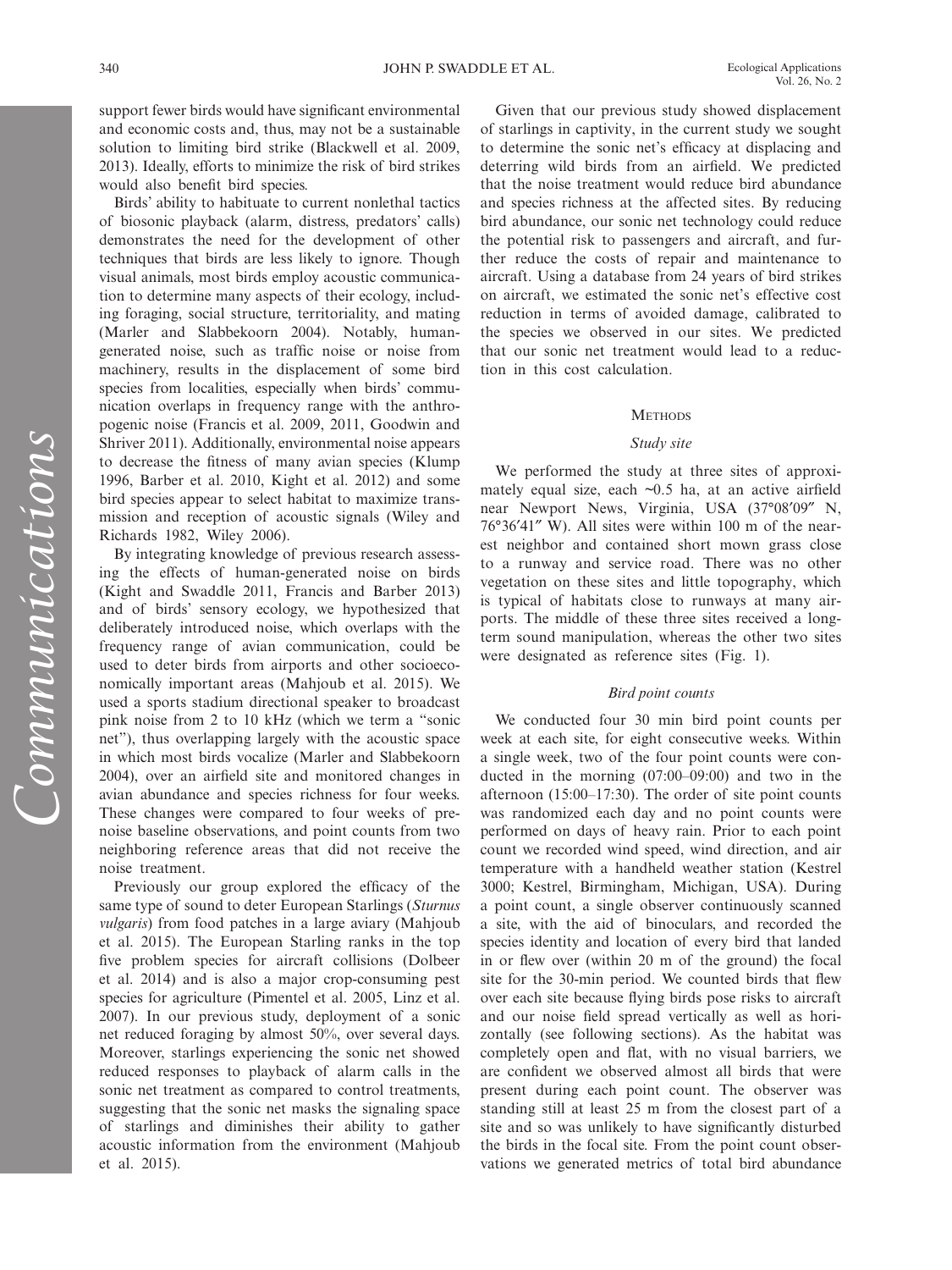

Fig. 1. Schematic of study sites. The Reference 1 and Reference 2 areas did not experience additional noise. The sonic net area experienced a loud 2–10 kHz sound broadcast through a speaker. The mid area experienced lower amplitude of the same sound (Methods). Areas 1 and 2 were counted as extensions of the relevant reference areas, as the amplitude of the experimental sound was quiet in these areas. B represents buildings, and P represents parking lots.

and species richness, for each site on each day of observation.

#### *Sonic net treatment*

Before we conducted any of the point counts we installed a large outdoor speaker and amplifier (Technomad Berlin loudspeaker with Chiton amplifier; Technomad, South Deerfield, Massachusetts, USA) adjacent to our central (of three) sites. The speaker was mounted on a tripod and surrounded with sound reflecting walls on three sides so that it broadcast a noise mostly in one cardinal direction, directly on to the intended site and not the other two (Fig. 1). After the end of week 4 we turned the speaker on, so that it broadcast 2–10 kHz pink noise that was amplified to maintain a reasonably high-amplitude sound across most of the target site (Fig. 1). This sonic net was maintained uninterrupted 24 h a day from the end of week 4 to the end of week 8.

At the end of week 8, after all point counts were completed but before the speaker was turned off, we recorded ambient sound pressure levels (Extech 407730 digital sound meter, using A weighting; Extech, Waltham, Massachusetts) every 10 m through all three study sites to confirm how the sonic net spread through the habitat. We found that our target site was affected by the sonic net but the sound pressure levels decreased more rapidly than expected with distance from the speaker, such that the entire site did not experience the full sonic net. We defined the sonic net area by a sound pressure level greater than 80 dB SPL (decibel of sound pressure level), a "mid-noise" area by a sound pressure level between 65 and 80 dB SPL, and two small "non-affected" areas by a sound pressure level below 65 dB SPL (Fig. 1). Each of the non-affected areas was treated as an extension of the adjacent reference sites in analyses, as these areas did not experience the intended sound manipulation even though they were within the central target site.

#### *Estimation of costs to aviation*

As we sought to apply our findings to the aviation industry, we generated a metric of the risk and cost of potential bird strike. The Federal Aviation Administration, US Department of Transportation, and US Department of Agriculture Animal and Plant Health Inspection Service, Wildlife Services produced a 24-year-long (1990–2013) database of wildlife strikes to aircraft. This database includes the species that strike aircraft, the likelihood of a strike causing damage, and the cost of that damage in terms of repairs and time down from flight. For each species we observed in our sites we gathered the data reported for the taxonomic family (or order when information was not specific to family) and calculated the reported cost divided by number of strikes, and then multiplied this value by the percent of strikes that caused damage. For example, in 24 years of entries in the database European Starlings accounted for 3348 strikes on aircraft, 116 of which caused damage (3.5%), but these 116 strikes caused \$6865043 of costs to the airline. Considering the percentage of strikes that cause damage, we calculated the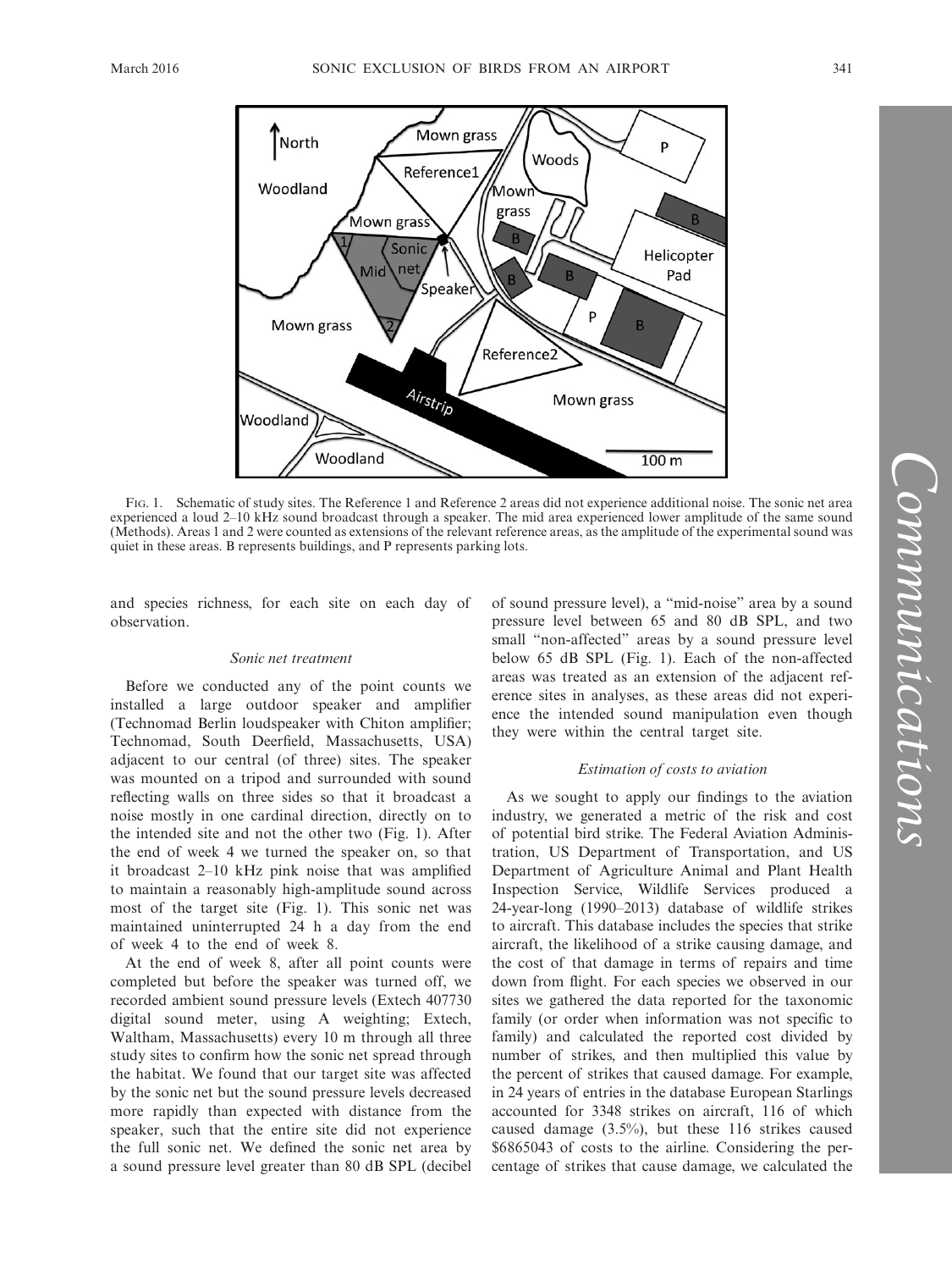potential cost of a starling bird strike to be \$2050 on average. We performed similar calculations for all species observed during our study. We then multiplied the potential cost per bird family by the number of birds observed on each site before and during the noise treatment and measured the effect size of cost reduction in the noise sites as compared to the reference sites per observation.

#### *Statistical analyses*

Weeks 1–4 were considered before treatment, while weeks 5–8 were considered during the sound treatment. To test if bird abundance, species richness, and the potential cost of bird strikes were reduced by our noise treatments, we ran a difference-in-difference Poisson regression model which measures the effect size of the treatment by comparing the before to during treatment time periods and comparing the size of this change to the changes in reference sites and generating a resultant net effect size (Rosenbaum 2010). Poisson distributions are appropriate for count data and data sets that include multiple zeros or are rightskewed. To determine if the effect was persistent over the four weeks of treatment, we performed *t* tests comparing abundance in week 5 to weeks 6–8. Statistical analyses were performed using R (R Development Core Team) and *t* tests were performed in SAS 9.4 (SAS Institute Incorporated 2013). All tests were interpreted using two-tailed tests of probability.

#### **RESULTS**

#### *Bird abundance*

Our model showed a large decrease in mean bird abundance in both the sonic net and mid-noise sites during the sound treatment as compared to before, and in comparison to the two reference areas (Fig. 2, Poisson regression sonic net log-coefficient = −1.79, standard error [SE] = 0.11, *Z* = −15.9, *P* < 0.001; mid-noise logcoefficient = −0.491, SE = 0.11, *Z* = −4.36, *P* < 0.001). For the two reference sites, there were no notable differences between the two time periods (before and during sound playback): the mean abundance in reference site 1 showed a slight increase from the first four weeks to the second four weeks, while the mean abundance in reference site 2 stayed roughly the same throughout the eight weeks. Overall, the effect sizes associated with the sound deployment indicated that there was an 82.3% reduction in bird abundance in the sonic net area and a 65% reduction in the mid-noise area. Additionally, this effect persisted from the beginning of the deployment of the sonic net throughout the four weeks of



Fig. 2. Mean (± standard error [SE]) bird abundance per 30 min point count, before and during sound treatment. (a) The two reference sites showed no change in bird abundance from before to during the sound treatment. However, both the (b) sonic net and (c) mid-noise treatment sites showed reductions in bird abundance when the sound treatment was broadcast over the sites. (d) The reduction in bird abundance at the sonic net site remained consistent during the four weeks of sound treatment.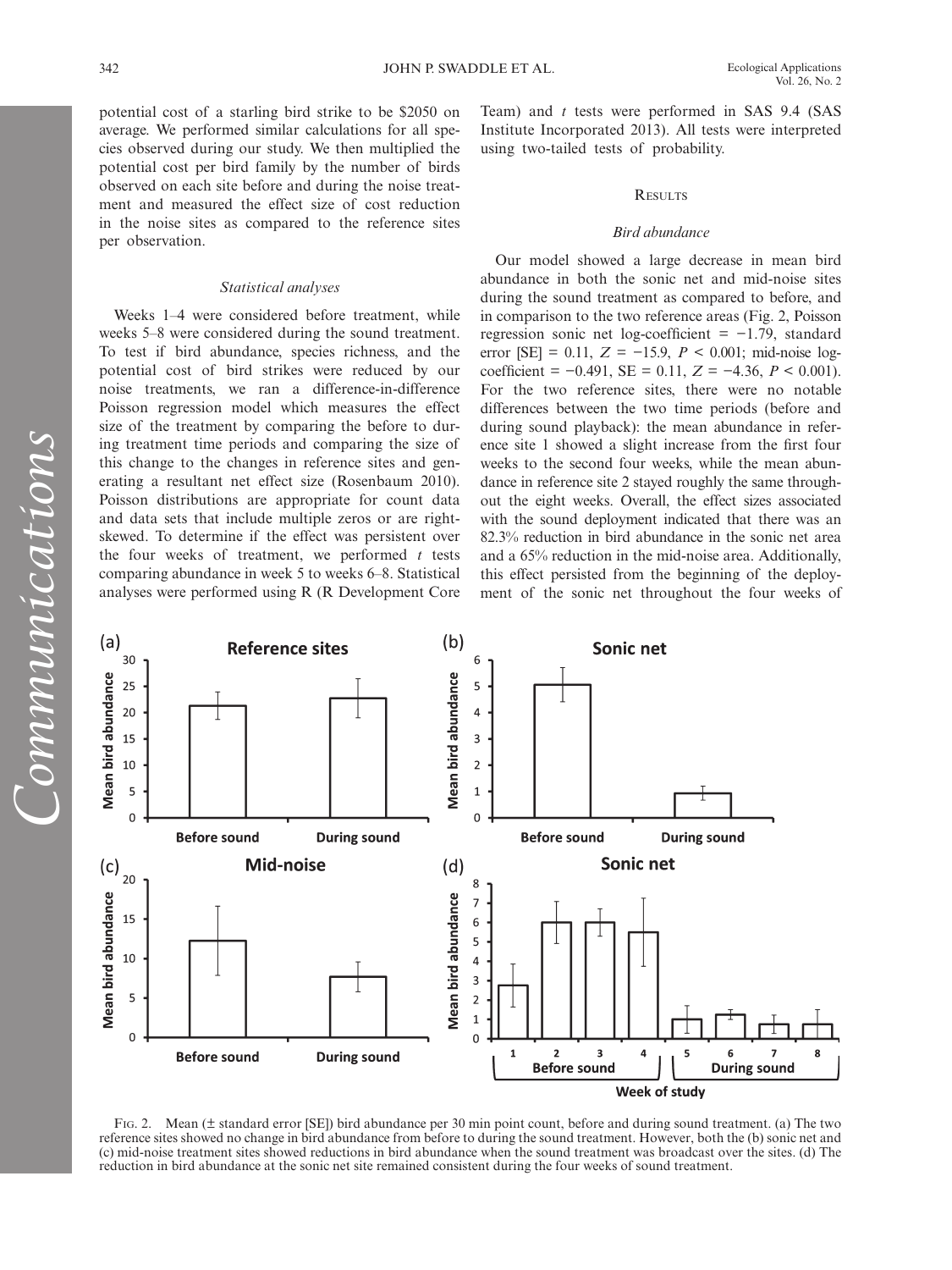sound treatment; observations in the first week of sound treatment did not differ from subsequent weeks (Fig. 2d; *t* tests,  $P > 0.75$ , in all cases).

Focusing in on the bird families and species observed across the study sites, we observed that the sonic net was particularly effective at deterring a number of problem species associated with high risk and costs of bird strike. A few problem species were uncommonly observed in our study site. Only 22 individual gulls and terns were observed at our study site, and the vast majority of these were observed in the reference sites, except for five recorded in the mid-noise site, only two during the noise treatment, while none were observed in the sonic net site. Common species within the study site included members of the Hirundinidae, Icteridae, and Sturnidae families. In the sonic net area, the Barn Swallow *Hirundo rustica* showed a net reduction effect of 44.0%, measured as the difference between the change in abundance from before to during noise exposure in the sonic net site compared with the same change in the reference sites. The various icterid species (Eastern Meadowlark *Sturnella magna*, Common Grackle *Quiscalus quiscula*, Red-winged Blackbird *Agelaius phoeniceus*, Orchard Oriole *Icterus spurius*, and Brown-headed Cowbird *Molothrus ater*) were completely excluded from the sonic net site, but a concurrent drop in abundance was also observed in the reference sites resulting in a net effect of 46.2% reduction of icterids. Most notable, during the four weeks of noise exposure, a large flock of European Starlings (a high-risk bird strike species) came in to the study area. While abundance in reference sites increased from 249 to 372 individuals, a nearly 50% increase, both the mid-noise and sonic net sites showed a decrease in starlings of 34.7% and 91%, respectively.

#### *Species richness*

Deployment of the sound treatment reduced species richness in the sonic net area compared with the two reference sites (Poisson regression sonic net logcoefficient = −1.00, SE = 0.158, *Z* = −6.36, *P* < 0.001). Overall, there was a 75% reduction in the number of unique species observed in the sonic net area. This finding, however, is greatly tied to the decrease in abundance seen in the sonic net treatment site. The average species richness in the mid-noise site was lower during the noise treatment as compared to before, but this difference was not close to statistical significance (i.e.,  $P > 0.05$ ) ( $Z = 0.57$ ,  $P = 0.568$ ).

#### *Potential cost of bird strike*

Both the sonic net and mid-noise treatments reduced estimated costs due to bird strike risk, at least according to the way we estimated the costs of bird strike (sonic set, Poisson coefficient =  $-3.24$ , SE = 0.03,

*Z* = −96.3, *P* < 0.001; mid-noise: Poisson coefficient = −0.398, SE = 0.03, *Z* = −11.8, *P* < 0.001). In terms of US dollar calculations, we found a reduction from a potential cost of \$4526 per half hour to only \$162 with the use of the sonic net. In other words, use of the sonic net showed the potential to reduce cost by 96.4%, and for the mid-noise treatment we calculated a cost reduction of 39.0%.

#### **DISCUSSION**

Our results show that deliberately introduced noise led to clear reductions in the abundance of birds and a concomitant decrease in the potential costs associated with bird strike. A large proportion of the birds in both the sonic net and mid-noise treatment sites, relative to the two reference sites, were displaced after the speaker was turned on. The effect sizes indicated an 82% reduction in bird abundance in the sonic net area, and a 65% reduction in the mid-noise area.

Should the detection of birds near the airfield lead to bird strike on aircraft, we estimated the cost associated with bird strike based on the numbers and species of birds observed in each site. Our estimates follow from reports of costs associated with strikes over the last 24 years (Dolbeer et al. 2014), and probability that a strike would lead to damage. Other studies have similarly estimated the cost of bird strike and of bird strike prevention techniques (Allan 2000) and the cost of assessing risk of individual species to aviation (Dolbeer et al. 2000). The effect sizes generated by our analyses suggest a reduction in the costs of bird strike to potentially exceed 95% in the sonic net area, and to reach almost 40% in the mid-noise area.

Notably, the observed reductions in bird abundance persisted throughout the four weeks of sound deployment. The observation that birds did not habituate or acclimate to our sound treatment stands in contrast to results from other auditory techniques such as "startle" devices or biosonic playback of predatory, alarm, or distress calls. We reason that birds are unable to acclimate to the sonic net stimulus because of the almost complete communication-masking effect of the noise (cf. Mahjoub et al. 2015). There may be little birds can do to adjust their hearing to accommodate for the background noise that we played in our study. Additionally, the (fitness) costs to the birds of disrupted communication may be much larger than the cost of a short-term response to a startle stimulus. Hence, we believe that our method of disrupting communication is more effective, in the longer term, at consistently displacing birds than direct startle stimuli.

There is growing evidence that broad-spectrum noise masks communication for birds. Our lab group has previously reported that a 2–10 kHz noise causes acoustic masking for European Starlings, who subsequently increase their vigilance behaviors (Mahjoub et al. 2015). Similarly, Chaffinches (*Fringilla coelebs*)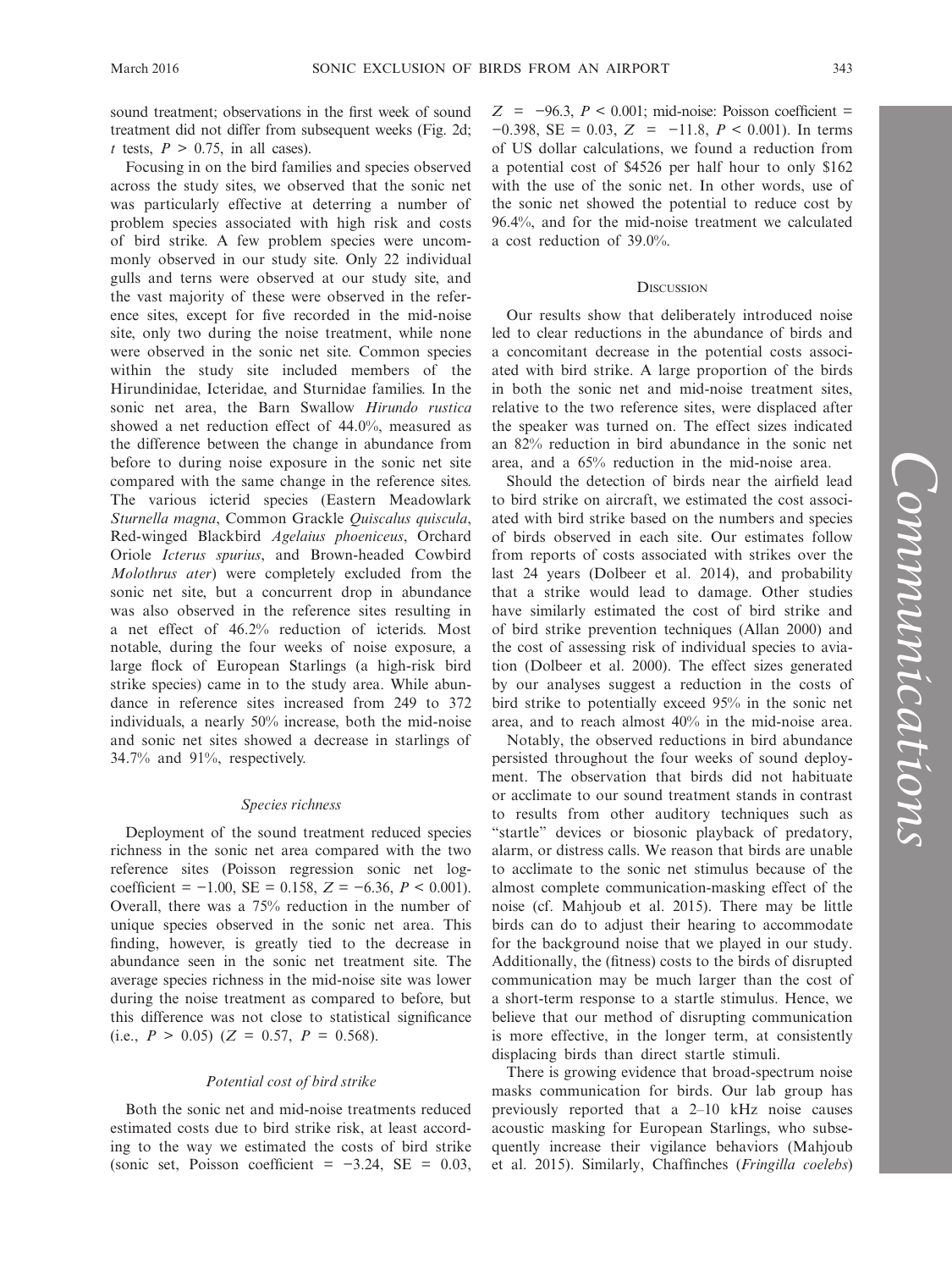exposed to a broad spectrum white noise increased aspects of vigilance while foraging in captivity, and did not habituate to this noise over several trials (Quinn et al. 2006). Taken together, these studies suggest at least one mechanism that may cause the displacement of birds under the sonic net; we propose that the sonic net treatment increases birds' perceived predation risk. In an open field setting, such as the airfield habitat in this study, birds may assess the habitat covered by the sonic net as too risky to inhabit because of their compromised abilities to detect alarm calls or predator noises. If birds persist in an area with increased predation risk, theory predicts that foraging efficiency will decline as there is often a trade-off between the quality of vigilance and foraging activities in many birds (Lima and Bednekoff 1999). Hence, we expect our sonic net treatment to reduce pre- and post-harvest crop losses in agriculture beyond any direct displacement of birds from agricultural sites.

General communication masking may also contribute to the strong displacement effects we report here. In addition to warning individuals of potential predators, birds' vocalizations serve a number of other fitnessrelated functions, including mate choice, territory defense, social coordination, and group foraging (Marler and Slabbekoorn 2004). As a consequence, bird species that rely on acoustic signals likely choose to occupy habitats that minimize acoustic masking, as masking will degrade the efficacy of vocal signals (Wiley and Richards 1982). For example, in an experiment conducted at sites near noisy natural gas-extraction infrastructure, species such as Mourning Doves (*Zenaida macroura*) and Blackheaded Grosbeaks (*Pheucticus melanocephalus*), which vocalize at low frequencies, were more likely to avoid noisy sites with low-frequency noise (Francis et al. 2009, 2011). Additionally, in a study of parks south of Washington, District of Columbia, USA, Goodwin and Shriver (2011) found that two birds species with vocalizations in the frequencies overlapped by traffic noise were 10 times less likely to occupy areas affected by traffic noise. When noise is experimentally altered in the environment, we see the same effects; birds that rely on vocal communication will often leave the noisiest areas (McClure et al. 2013, McLaughlin and Kunc 2013). Thus, we propose that we observed a large decrease in abundance of birds in the experimentally noise-affected areas, in part, because of acoustic masking generated by the 2–10 kHz sound broadcast in to these areas. This bandwidth is so broad in comparison with bird song that it is highly unlikely that most bird species could move their communication channels out of this range, hence reducing the likelihood of acoustic accommodation to the sonic net.

In conclusion, we have demonstrated that a broadband noise treatment, that is designed to mask avian acoustic communication, can exclude birds from an airfield site for at least four continuous weeks, albeit at a limited spatial scale. The effectiveness of our sonic net technology may also vary among sites and avian communities, hence it will be important to expand this initial study to multiple locations and note the effects on a more expansive range of avian fauna, including geese and gulls that were largely absent from the airfield we studied. Future studies will aim to deploy an array of speakers to explore whether the effects reported here can scale to a whole airport and decrease the incidence of bird strike. It is important to note that the amplitude of sound must be maintained in excess of 65 dB SPL (somewhat equivalent to the noise of a conversation in a busy restaurant), but preferably greater than 80 dB SPL (somewhat equivalent to the noise generated by a domestic dishwasher), to observe the effects we report here. These factors should determine how many and what types of speakers must be deployed over an area to reduce bird abundance. In a previous study (Mahjoub et al. 2015), we used a very directional speaker that can target sounds at a specific locality. By blending highly directional with somewhat omnidirectional speakers it is possible to cover large areas of target habitat without introducing extraneous noise pollution outside of intended areas. Given the magnitude of our results, and the parallels with captive testing (Mahjoub et al. 2015), we feel this technology has great potential to reduce problems of bird strike and crop-reductions associated with pest birds.

#### **ACKNOWLEDGMENTS**

J. P. Swaddle and D. L. Moseley are joint first authors on this study. We thank Tim Christensen and Dee Trotter for coordinating and facilitating access to the field sites. Ghazi Mahjoub, Elizabeth Skinner, and Autumn Swan helped with trial logistics. We also thank two anonymous reviewers for their helpful comments on the manuscript. This work was supported by a grant from Virginia's Center for Innovative Technology under their Commonwealth Research Commercialization Fund program, and by the College of William and Mary.

#### LITERATURE CITED

- Allan, J. R. 2000. The costs of bird strikes and bird strike prevention. USDA National Wildlife Research Center, Fort Collins, Colorado, USA.
- Barber, J. R., K. R. Crooks, and K. M. Fristrup. 2010. The costs of chronic noise exposure for terrestrial organisms. Trends in Ecology and Evolution 25:180–189.
- Baxter, A. T., and J. R. Allan. 2008. Use of lethal control to reduce habituation to blank rounds by scavenging birds. Journal of Wildlife Management 72:1653–1657.
- Belant, J. L., and J. A. Martin. 2011. Bird harassment, repellent, and deterrent techniques for use on and near airports. Transportation Research Board of the National Academies of Sciences, Washington, District of Columbia, USA.
- Blackwell, B. F., T. L. DeVault, E. Fernández-Juricic, and R. A. Dolbeer. 2009. Wildlife collisions with aircraft: a missing component of land-use planning for airports. Landscape and Urban Planning 93:1–9.
- Blackwell, B. F., T. W. Seamans, P. M. Schmidt, T. L. DeVault, J. L. Belant, M. J. Whittingham, J. A. Martin, and E. Fernández-Juricic. 2013. A framework for managing